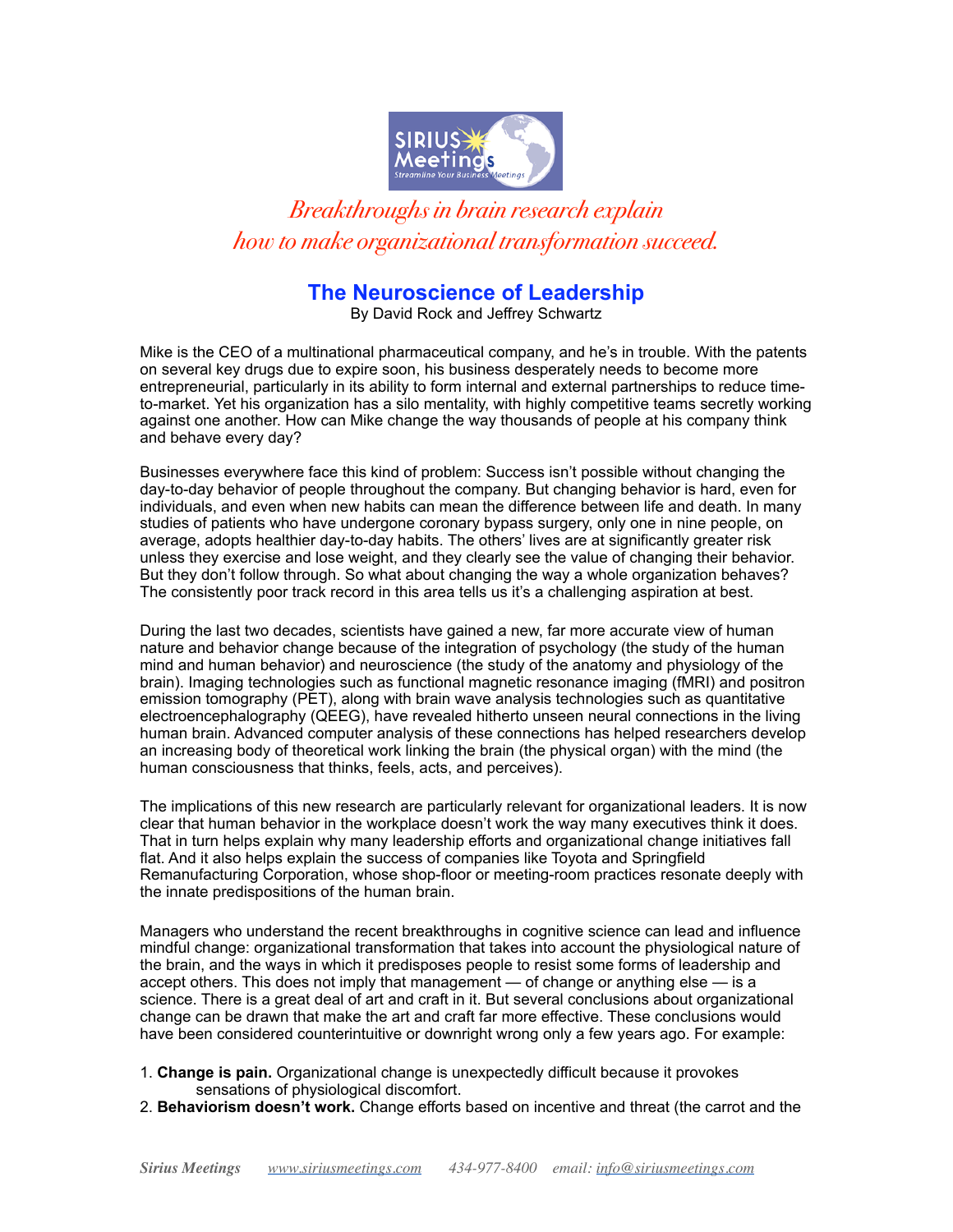stick) rarely succeed in the long run.

- 3. **Humanism is overrated.** In practice, the conventional empathic approach of connection and persuasion doesn't sufficiently engage people.
- 4. **Focus is power.** The act of paying attention creates chemical and physical changes in the brain.
- 5. **Expectation shapes reality.** People's preconceptions have a significant impact on what they perceive.
- 6. **Attention density shapes identity.** Repeated, purposeful, and focused attention can lead to long-lasting personal evolution.

# **Change Is Pain**

"Why do people resist change so stubbornly, even when it's in their own interest?" wonder CEOs like Mike. Changing the way others go about their work is harder than he has expected. New advances in neuroscience provide insight into why change can be so difficult, and there are several key findings.

The first has to do with the nature of human memory and its relationship to conscious attention. Working memory — the brain's "holding area," where perceptions and ideas can first be compared to other information — is frequently engaged when people encounter something new. When you see a new product on a supermarket shelf and rationally compare its benefits to a product you already use, it's your working memory that takes in the new information and matches it against the old. This kind of memory activates the prefrontal cortex, an energy-intensive part of the brain.

The basal ganglia, on the other hand, are invoked by routine, familiar activity, like putting an often-purchased product into a supermarket cart without consciously paying attention, and perhaps without later remembering having picked it out. This part of the brain, located near the core, is where neural circuits of long-standing habit are formed and held. It requires much less energy to function than working memory does, in part because it seamlessly links simple behaviors from brain modules that have already been shaped by extensive training and experience.

The basal ganglia can function exceedingly well without conscious thought in any routine activity. In contrast, working memory fatigues easily and can hold only a limited amount of information "on line" at any one time. Therefore, any activity conducted repetitively (to the point of becoming a habit) will tend to get pushed down into the basal ganglia, the habit-center part of the brain. This frees up the processing resources of the prefrontal cortex.

After just a few months of learning to drive a car, people can typically drive "without thinking." If they then try to drive on the other side of the road, say in another country, the act of driving suddenly becomes much more difficult. The prefrontal cortex must now be used to keep track of the action. Many travelers never want to undergo this experience. Similarly, for those used to an automatic transmission, the first time driving a car with a standard transmission can be a nervewracking experience. (Indeed, the basal ganglia area operates like an automatic transmission, shifting among patterns of deeply held thought.)

The same cognitive dynamics come into play when people face other types of stressful experiences, including any strategic or organizational change. Much of what managers do in the workplace — how they sell ideas, run meetings, manage others, and communicate — is so well routinized that the basal ganglia are running the show. Trying to change any hardwired habit requires a lot of effort, in the form of attention. This often leads to a feeling that many people find uncomfortable. So they do what they can to avoid change.

The second reason change is hard relates to basic brain functioning. Human brains have evolved a particularly strong capacity to detect what neuroscientists call "errors": perceived differences between expectation and actuality. When a child (or an adult, for that matter) is promised a sweet-tasting treat and then discovers it tastes salty or bitter, the brain emits strong signals that use a lot of energy, showing up in imaging technology as dramatic bursts of light. Edmund Rolls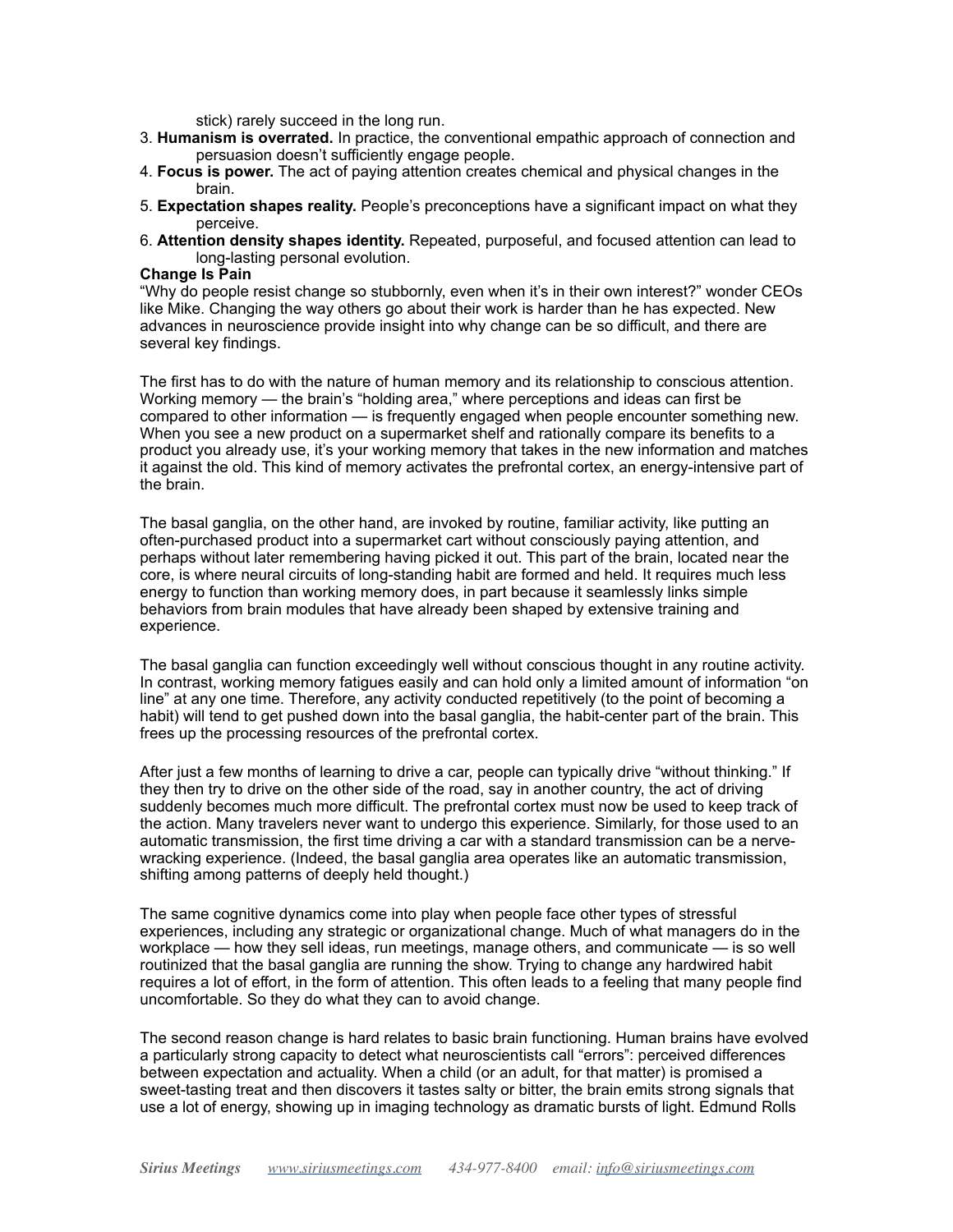first illustrated this at Oxford University in the early 1980s, with a study involving monkeys. Dr. Rolls found that "errors" in the environment produced intense bursts of neural firing, markedly stronger than the firing caused by familiar stimuli.

These error signals are generated by a part of the brain called the orbital frontal cortex. Located above the eyeballs, it is closely connected to the brain's fear circuitry, which resides in a structure called the amygdala. (The amygdala is the source of the "amygdala hijack," the sudden and overwhelming fear or anger response described in layman's terms by Daniel Goleman in his popular book *Emotional Intelligence*.) The amygdala and the orbital frontal cortex are among the oldest parts of the mammal brain, remnants of evolutionary history. When these parts of the brain are activated, they draw metabolic energy away from the prefrontal region, which promotes and supports higher intellectual functions. The prefrontal region is particularly well developed in humans, and doesn't exist at all below the higher primates. Error detection signals can thus push people to become emotional and to act more impulsively: Animal instincts take over.

People with the syndrome known as obsessive-compulsive disorder (OCD) have error detection circuits that have gone into overdrive. Their orbital frontal cortex sends a constant, incorrect message that something is wrong ("My hands are dirty"). The individual knows, on one level, that the message is incorrect. But the alarm is so compelling, it's hard to resist trying to fix the situation ("I must wash my hands"), so the person keeps trying to fix it. The more the individual tries to fix it, the more entrenched those neural circuits become in the basal ganglia; any immediate "solution" (washing hands) reinforces the entrenched circuitry, making the problem worse. Even among people without OCD, just trying to change a routine behavior sends out strong messages in the brain that something is not right. These messages grab the individual's attention, and they can readily overpower rational thought.

It takes a strong will to push past such mental activity — and the same is true on the level of organizational change. Try to change another person's behavior, even with the best possible justification, and he or she will experience discomfort. The brain sends out powerful messages that something is wrong, and the capacity for higher thought is decreased. Change itself thus amplifies stress and discomfort; and managers (who may not, from their position in the hierarchy, perceive the same events in the same way that subordinates perceive them) tend to underestimate the challenges inherent in implementation.

## **Behaviorism Doesn't Work**

Many existing models for changing people's behavior are drawn from a field called behaviorism. The field emerged in the 1930s and was led by psychologist B.F. Skinner and advertising executive John B. Watson, building on Ivan Pavlov's famous concept of the conditioned response: Associate the ringing of a bell with food, and a dog can be made to salivate at the sound. The behaviorists generalized this observation to people, and established an approach to change that has sometimes been caricatured as: "Lay out the M&Ms." For each person, there is one set of incentives — one combination of candy colors — that makes the best motivator. Present the right incentives, and the desired change will naturally occur. If change doesn't occur, then the mix of M&M colors must be adjusted.

Yet there is plenty of evidence from both clinical research and workplace observation that change efforts based on typical incentives and threats (the carrot and the stick) rarely succeed in the long run. For example, when people routinely come late to meetings, a manager may reprimand them. This may chasten latecomers in the short run, but it also draws their attention away from work and back to the problems that led to lateness in the first place. Another manager might choose to reward people who show up on time with public recognition or better assignments; for those who are late, this too raises anxiety and reinforces the neural patterns associated with the habitual problem. Yet despite all the evidence that it doesn't work, the behaviorist model is still the dominant paradigm in many organizations. The carrot and stick are alive and well.

## **Humanism Is Overrated**

The next big field to emerge in psychology after behaviorism was the humanist movement of the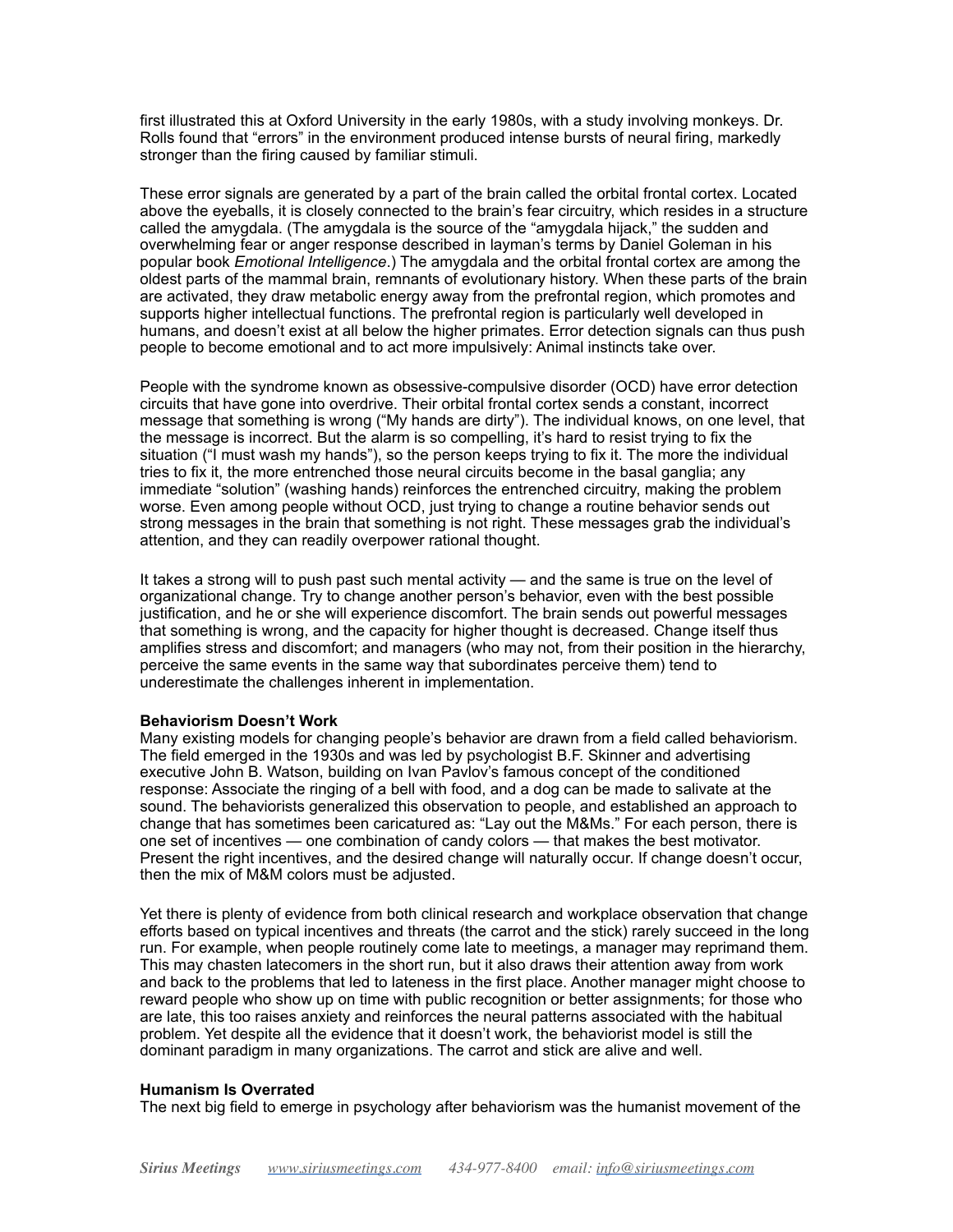1950s and 1960s. Also called the person-centered approach, the field was inspired by such thinkers as Carl Rogers and Abraham Maslow. This school of thought assumed that self-esteem, emotional needs, and values could provide leverage for changing behavior. The prevailing model of humanist psychology involved helping people reach their potential through self-actualization bringing forth hidden capacities and aspirations. Therapists and trainers left behind the carrot and stick and focused on empathy. They listened to people's problems, attempted to understand them on their own terms, and allowed a holistic solution to emerge.

In theory, an effective solution might well emerge from the person-centered approach. But there is rarely time to go through this process with employees, and no guarantee that it will produce the desired results. True self-actualization might simply lead someone to quit his or her job. Moreover, in practice, the humanist approach leads to an emphasis on persuasion. The implicit goal is to "get people on board" by establishing trust and rapport, and then to convince them of the value of a change. Performance management training manuals on administering annual appraisals often counsel managers to "deliver constructive performance feedback." Translated from the jargon, this means, "Politely tell people what they are doing wrong." Though colored by humanist intent, this approach is, in its own way, as mechanistic as behaviorism. It assumes that if people receive correct information about what they are doing wrong, and the right incentives are in place, they will automatically change.

But the human brain can behave like a 2-year-old: Tell it what to do and it automatically pushes back. Partly this phenomenon is a function of homeostasis (the natural movement of any organism toward equilibrium and away from change), but it also reflects the fact that brains are pattern-making organs with an innate desire to create novel connections. When people solve a problem themselves, the brain releases a rush of neurotransmitters like adrenaline. This phenomenon provides a scientific basis for some of the practices of leadership coaching. Rather than lecturing and providing solutions, effective coaches ask pertinent questions and support their clients in working out solutions on their own.

The power of changing behavior by asking questions goes back to Socrates, but even the Socratic method can backfire when it is wielded by someone in authority who is trying to convince others of a particular solution or answer. Leslie Brothers, a psychiatrist–neuroscientist and author of *Friday's Footprint: How Society Shapes the Human Mind*, has demonstrated that the brain's structure predisposes us to be socially oriented. Newborns experience a form of empathy, and at six months, well before they can speak, infants experience advanced socially oriented emotions like jealousy. When someone tries to politely tell people what they are doing wrong and phrases the criticism as a question (even one as seemingly innocuous as, "What made you think that solution would work?"), subconscious alarm bells ring. People can detect the difference between authentic inquiry and an effort to persuade them.

Neither the behaviorist perspective nor the person-centered approach has been sophisticated enough to provide a reliable method for producing lasting behavior change in intelligent, highfunctioning workers, even when it's in their own interest to change. It's time we looked elsewhere.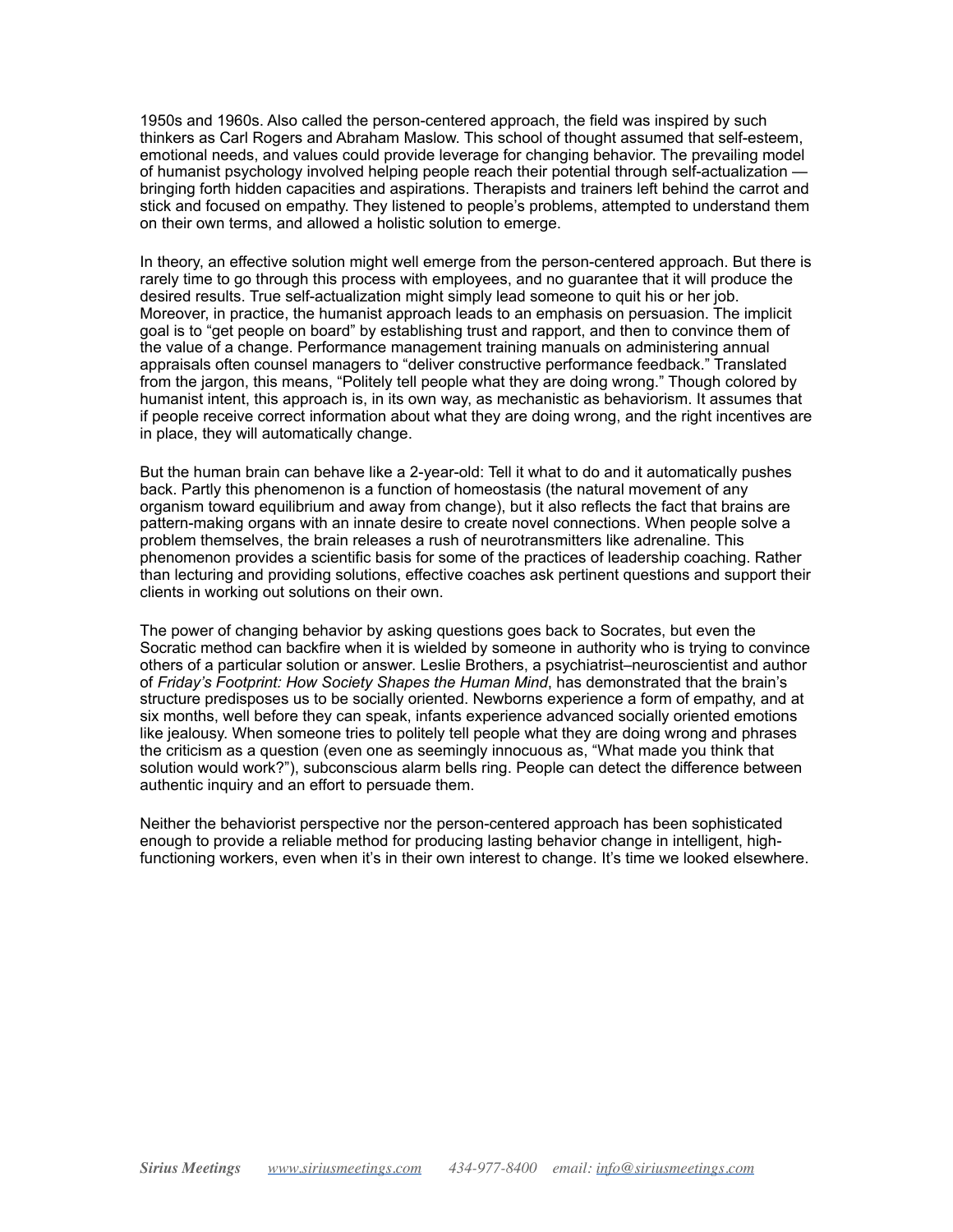# **Focus Is Power**

Some of the biggest leaps in science and industry have emerged from the integration of separate fields. When the study of electricity and of magnetism coalesced to become the science of electromagnetism, the field gave us the electric motor and generator, which in turn sparked the Industrial Revolution. To understand how to better drive organizational change, we turn to another nexus, this time between neuroscience and contemporary physics.

Neurons communicate with each other through a type of electrochemical signaling that is driven by the movement of ions such as sodium, potassium, and calcium. These ions travel through channels within the brain that are, at their narrowest point, only a little more than a single ion wide. This means that the brain is a quantum environment, and is therefore subject to all the surprising laws of quantum mechanics. One of these laws is the Quantum Zeno Effect (QZE). The QZE was described in 1977 by the physicist George Sudarshan at the University of Texas at Austin, and has been experimentally verified many times since.

The QZE is related to the established *observer effect* of quantum physics: The behavior and position of any atom-sized entity, such as an atom, an electron, or an ion, appears to change when that entity is observed. This in turn is linked to the *probabilistic* nature of such entities. The quantum laws that govern the observed behaviors of subatomic particles, and also the observed behaviors of all larger systems built out of them, are expressed in terms of probability waves, which are affected in specific ways by observations made upon the system. In the Quantum Zeno Effect, when any system is observed in a sufficiently rapid, repetitive fashion, the rate at which that system changes is reduced. One classic experiment involved observing beryllium atoms that could decay from a high-energy to a low-energy state. As the number of measurements per unit time increased, the probability of the energy transition fell off: The beryllium atom stayed longer in its excited state, because the scientists, in effect, repeatedly asked, "Have you decayed yet?" In quantum physics, as in the rest of life, a watched pot never boils.

In a 2005 paper published in the *Philosophical Transactions of the Royal Society* (U.K.), physicist Henry Stapp and one of the authors of this article, Jeffrey Schwartz, linked the QZE with what happens when close attention is paid to a mental experience. Applied to neuroscience, the QZE states that the mental act of focusing attention stabilizes the associated brain circuits. Concentrating attention on your mental experience, whether a thought, an insight, a picture in your mind's eye, or a fear, maintains the brain state arising in association with that experience. Over time, paying enough attention to any specific brain connection keeps the relevant circuitry open and dynamically alive. These circuits can then eventually become not just chemical links but stable, physical changes in the brain's structure.

Cognitive scientists have known for 20 years that the brain is capable of significant internal change in response to environmental changes, a dramatic finding when it was first made. We now also know that the brain changes as a function of where an individual puts his or her attention. The power is in the focus.

Attention continually reshapes the patterns of the brain. Among the implications: People who practice a specialty every day literally think differently, through different sets of connections, than do people who don't practice the specialty. In business, professionals in different functions finance, operations, legal, research and development, marketing, design, and human resources — have physiological differences that prevent them from seeing the world the same way.

## **Expectation Shapes Reality**

Cognitive scientists are finding that people's *mental maps*, their theories, expectations, and attitudes, play a more central role in human perception than was previously understood. This can be well demonstrated by the placebo effect. Tell people they have been administered a painreducing agent and they experience a marked and systematic reduction in pain, despite the fact that they have received a completely inert substance, a sugar pill. One study in 2005 by Robert C. Coghill and others found that "expectations for decreased pain produce a reduction in perceived pain (28.4%) that rivals the effects of a clearly analgesic dose of morphine." Donald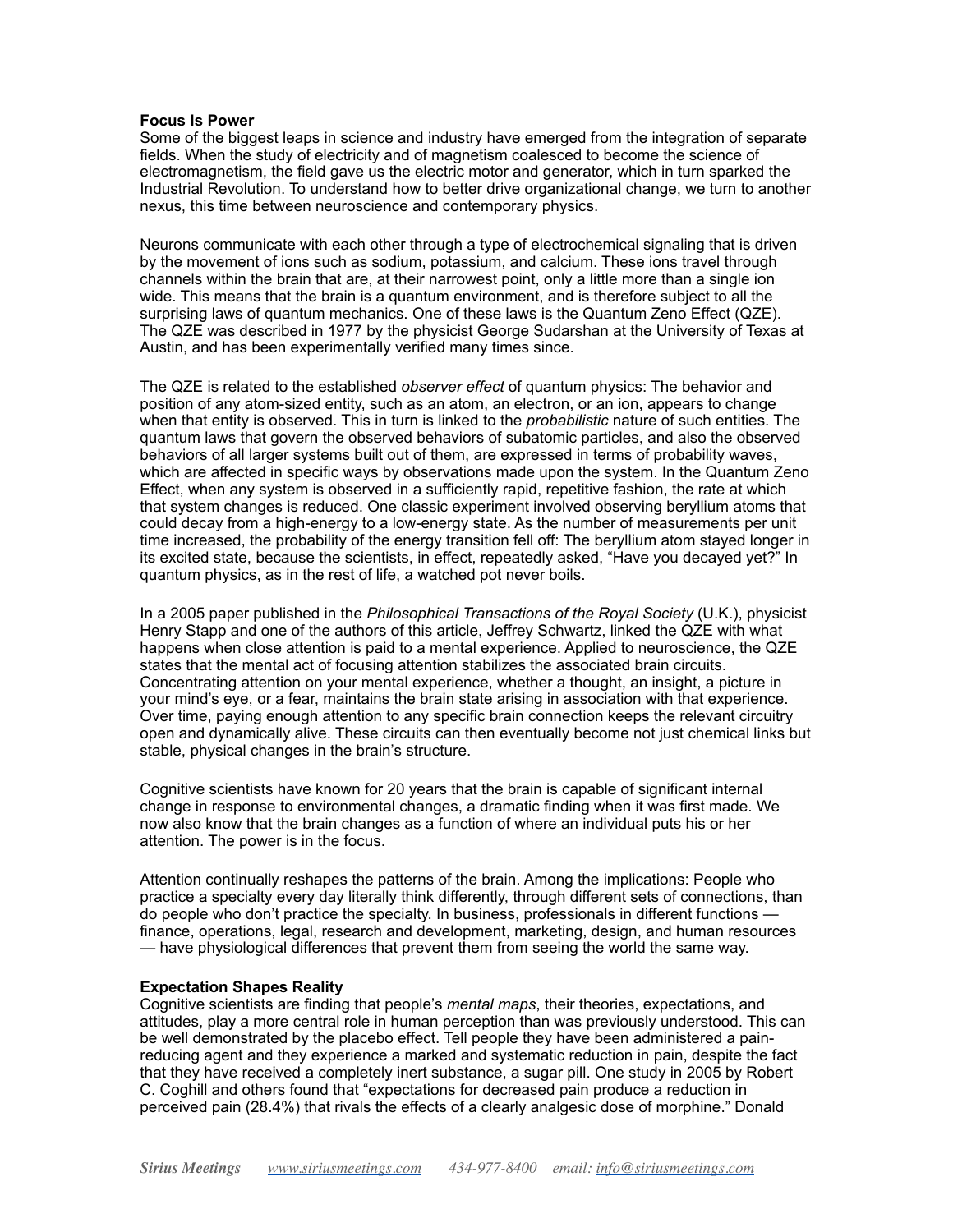Price of the University of Florida has shown that the mental *expectation* of pain relief accounts for the change in pain perception. The brain's deepest pain centers show systematic changes consistent with changes in *experienced* pain.

Dr. Price and Dr. Schwartz are currently working to demonstrate that the Quantum Zeno Effect explains these findings. The mental expectation of pain relief causes the person to repeatedly focus his or her attention on the experience of pain relief, so that the brain's pain-relief circuits are activated, causing a decrease in the sensation of pain. People experience what they expect to experience.

The fact that our expectations, whether conscious or buried in our deeper brain centers, can play such a large role in perception has significant implications. Two individuals working on the same customer service telephone line could hold different mental maps of the same customers. The first, seeing customers only as troubled children, would hear only complaints that needed to be allayed; the second, seeing them as busy but intelligent professionals, would hear valuable suggestions for improving a product or service.

How, then, would you go about facilitating change? The impact of mental maps suggests that one way to start is by cultivating moments of insight. Large-scale behavior change requires a largescale change in mental maps. This in turn requires some kind of event or experience that allows people to provoke themselves, in effect, to change their attitudes and expectations more quickly and dramatically than they normally would.

Mark Jung-Beeman of Northwestern University's Institute for Neuroscience and others have recently used fMRI and EEG technologies to study moments of insight. One study found sudden bursts of high-frequency 40 Hz oscillations (gamma waves) in the brain appearing just prior to moments of insight. This oscillation is conducive to creating links across many parts of the brain. The same study found the right anterior superior temporal gyrus being activated. This part of the brain is involved in perceiving and processing music, spatial and structural relations (such as those in a building or painting), and other complex aspects of the environment. The findings suggest that at a moment of insight, a complex set of new connections is being created. These connections have the potential to enhance our mental resources and overcome the brain's resistance to change. But to achieve this result, given the brain's limited working memory, we need to make a deliberate effort to hardwire an insight by paying it repeated attention.

That is why employees need to "own" any kind of change initiative for it to be successful. The help-desk clerk who sees customers as children won't change the way he or she listens without a moment of insight in which his or her mental maps shift to seeing customers as experts. Leaders wanting to change the way people think or behave should learn to recognize, encourage, and deepen their team's insights.

## **Attention Density Shapes Identity**

For insights to be useful, they need to be generated from within, not given to individuals as conclusions. This is true for several reasons. First, people will experience the adrenaline-like rush of insight only if they go through the process of making connections themselves. The moment of insight is well known to be a positive and energizing experience. This rush of energy may be central to facilitating change: It helps fight against the internal (and external) forces trying to keep change from occurring, including the fear response of the amygdala.

Second, neural networks are influenced moment to moment by genes, experiences, and varying patterns of attention. Although all people have some broad functions in common, in truth everyone has a unique brain architecture. Human brains are so complex and individual that there is little point in trying to work out how another person ought to reorganize his or her thinking. It is far more effective and efficient to help others come to their own insights. Accomplishing this feat requires self-observation. Adam Smith, in his 1759 masterpiece *The Theory of Moral Sentiments*, referred to this as being "the spectators of our own behaviour."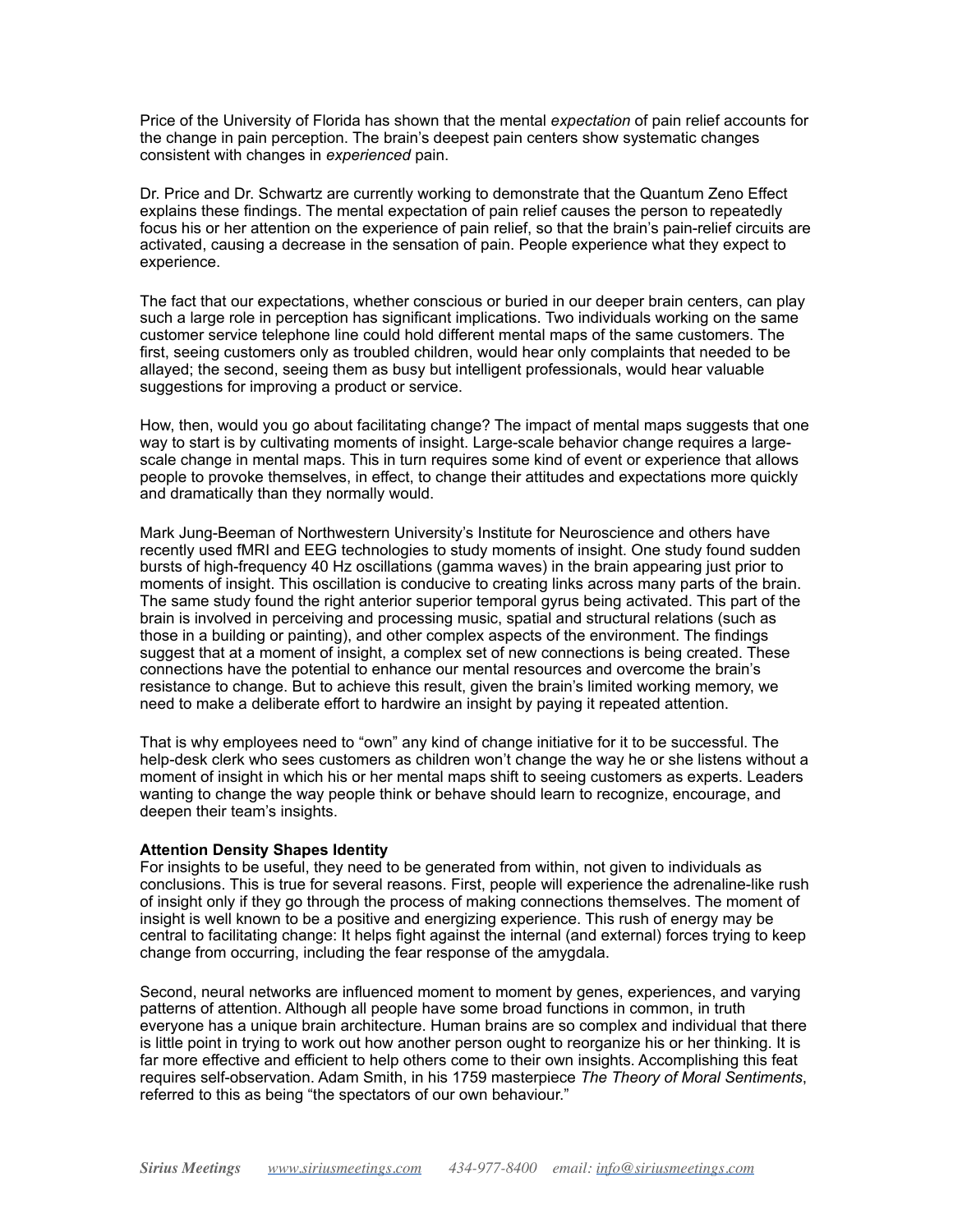The term attention density is increasingly used to define the amount of attention paid to a particular mental experience over a specific time. The greater the concentration on a specific idea or mental experience, the higher the attention density. In quantum physics terms, attention density brings the QZE into play and causes new brain circuitry to be stabilized and thus developed. With enough attention density, individual thoughts and acts of the mind can become an intrinsic part of an individual's identity: who one is, how one perceives the world, and how one's brain works. The neuroscientist's term for this is *self-directed neuroplasticity*.

You've probably had the experience of going to a training program and getting excited about new ways of thinking, only to realize later that you can't remember what the new ways of thinking were. Were the ideas no good in the first place? Or did you just not pay enough attention? A 1997 study of 31 public-sector managers by Baruch College researchers Gerald Olivero, K. Denise Bane, and Richard E. Kopelman found that a training program alone increased productivity 28 percent, but the addition of follow-up coaching to the training increased productivity 88 percent.

Further research is needed to help us better understand how much attention is required to facilitate long-term change and in what kind of format the requisite training can be delivered to foster better performance. For chronically late people, habits like carrying two timepieces — one fast and the other accurate — or routinely trying to arrive 20 minutes early to meetings may be effective precisely because they focus conscious attention on the improved result. With an *attention model*, learning becomes possible through many media, not just in a classroom. Also, given the small capacity of working memory, many small bites of learning, digested over time, may be more efficient than large blocks of time spent in workshops. The key is getting people to pay sufficient attention to new ideas, something the "e-learning" industry has struggled with.

Martin Seligman, founder of the positive psychology movement and former president of the American Psychological Association, recently studied 47 severely depressed individuals. The study involved two unusual components. First, participants focused their attention on things that were proven to increase happiness — specifically, an exercise called the three blessings, in which people wrote down three things that had gone well that day — instead of on the source or nature of their unhappiness, which is where many mental health interventions focus. Second, communities were allowed to form, which encouraged people to pay attention to the happinessinducing exercises. Depression in 94 percent of the participants dropped significantly, from clinically severe to clinically mild-to-moderate symptoms. The impact was similar to the effects of medication and cognitive therapy combined. Perhaps any behavior change brought about by leaders, managers, therapists, trainers, or coaches is primarily a function of their ability to induce others to focus their attention on specific ideas, closely enough, often enough, and for a long enough time.

# **Mindful Change in Practice**

How, then, can leaders effectively change their own or other people's behavior?

Start by leaving problem behaviors in the past; focus on identifying and creating new behaviors. Over time, these may shape the dominant pathways in the brain. This is achieved through a solution-focused questioning approach that facilitates self-insight, rather than through advicegiving.

Let's go back to Mike, our pharmaceutical CEO. One of Mike's direct reports, Rob, has hired only three of his targeted six new team members this year. If Mike asks Rob why he didn't reach the goal, he will focus Rob's attention on the nonperformance. As a result of this attention, Rob might make new cognitive connections (also known as reasons) as to why he didn't find the new people. For example, "All the really good people are taken by other companies," or "I don't have time to do the kind of recruiting we need." Although these reasons that people were not hired might be true, they do little to support or foster any change.

A more useful place to focus Rob's attention is on the new circuits he needs to create to achieve his objectives in the future. Mike could ask Rob, "What do you need to do to resolve challenges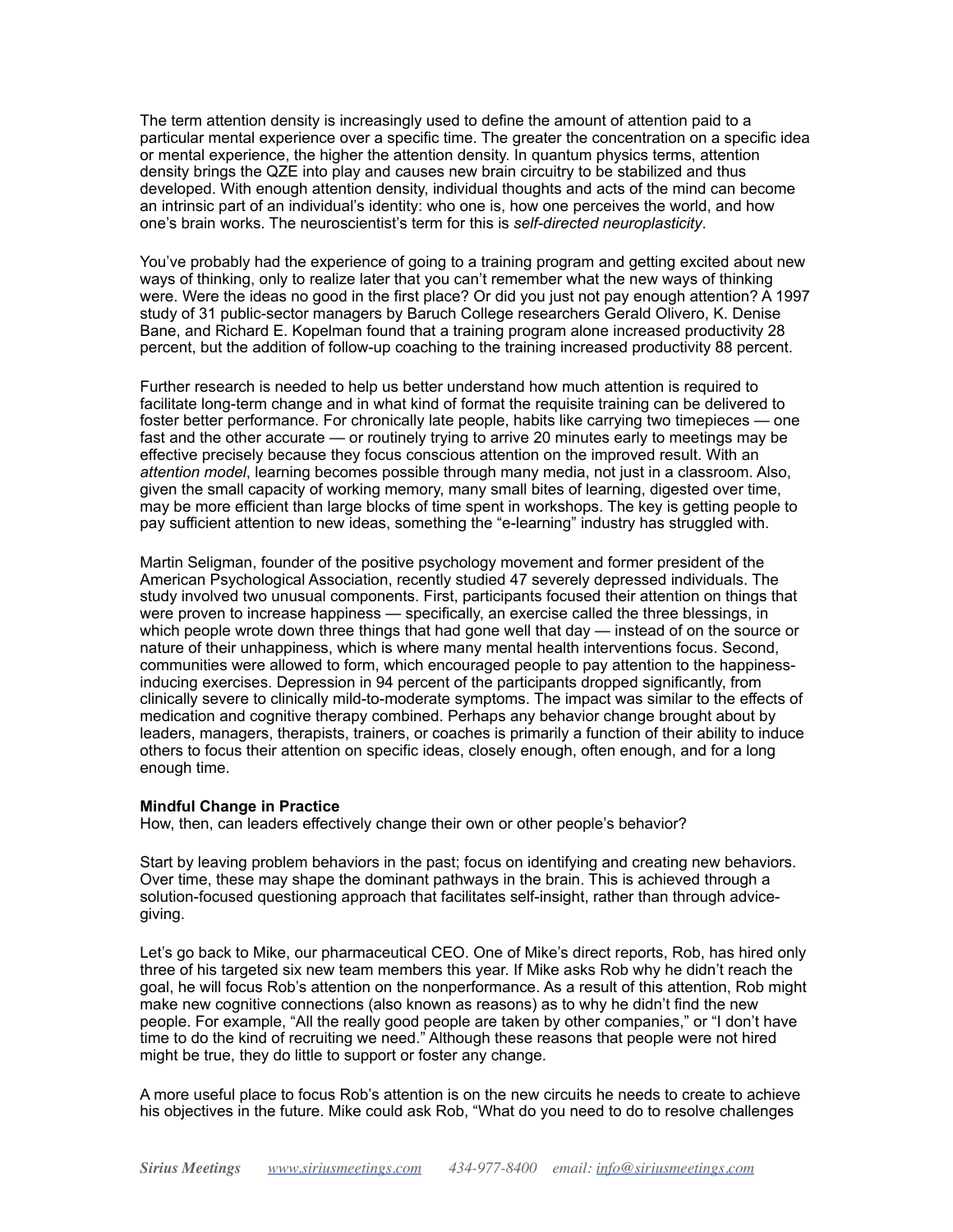like this?" Mike's questioning might provoke Rob to have an insight that he needs to remind himself of his annual objectives more regularly, to keep his eyes on the prize. If Mike regularly asked Rob about his progress, it would remind Rob to give this new thought more attention.

In a world with so many distractions, and with new mental maps potentially being created every second in the brain, one of the biggest challenges is being able to focus enough attention on any one idea. Leaders can make a big difference by gently reminding others about their useful insights, and thus eliciting attention that otherwise would not be paid. Behaviorists may recognize this type of reminder as "positive feedback," or a deliberate effort to reinforce behavior that already works, which, when conducted skillfully, is one aspect of behaviorism that has beneficial cognitive effect. In a brain that is also constantly pruning connections while making new ones, positive feedback may play a key functional role as "a signal to do more of something." As neuroscientist Dr. Thomas B. Czerner notes, "The encouraging sounds of 'yes, good, that's it' help to mark a synapse for preservation rather than pruning."

At the organizational level, Mike wants to change the way thousands of people think. A common approach would be to identify the current attitudes across the group through some sort of cultural survey. The hope would be that identifying the source of the problem would help solve it. Based on what we now know about the brain, a better alternative would be for Mike to paint a broad picture of being more entrepreneurial, without specifically identifying the changes that individuals will need to make. Mike's goal should be for his people to picture the new behaviors in their own minds, and in the process develop energizing new mental maps that have the potential to become hardwired circuitry. Mike would then get his team to focus their attention on their own insights, by facilitating discussions and activities that involve being entrepreneurial. After that, Mike's job would be to regularly provide "gentle reminders" so that the entrepreneurial maps become the dominant pathways along which information, ideas, and energy flow. He also needs to catch the team when they get sidetracked and gently bring them back. The power truly is in the focus, and in the attention that is paid.

Perhaps you are thinking, "This all sounds too easy. Is the answer to all the challenges of change just to focus people on solutions instead of problems, let them come to their own answers, and keep them focused on their insights?" Apparently, that's what the brain wants. And some of the most successful management change practices have this type of principle ingrained in them. "Open-book management," for example, has been credited with remarkable gains at companies like Springfield Remanufacturing, because it repeatedly focuses employees' attention on the company's financial data. Toyota's production system, similarly, involves people at every level of the company in developing a fine-grained awareness of their processes and how to improve them. In both of these approaches, in workplace sessions that occur weekly or even daily, people systematically talk about the means for making things better, training their brains to make new connections. If you took an fMRI scan of a Springfield or Toyota employee when that person joined the company and again after 10 years on the job, the two scans might reveal very different patterns.

Few managers are comfortable putting these principles into practice, however. Our management models are based on the premise that knowledge is power. This "transmission" approach to exchanging information (exemplified by lectures and textbooks, where knowledge is "transmitted" to a passive receiver) has always been the prevailing teaching method in academia, including the business schools that many managers attend. Since many executives assume that the teaching methods they endured are the only teaching methods that work, it's no small matter to consider trying a different approach in our workplaces. For many executives, leading others in such a new way may be a bigger change, and therefore challenge, than driving on the other side of the road.

As Peter F. Drucker said, "We now accept the fact that learning is a lifelong process of keeping abreast of change. And the most pressing task is to teach people how to learn." In the knowledge economy, where people are being paid to think, and with constant change, there is more pressure than ever to improve how we learn. Perhaps these findings about the brain can start to pull back the curtain on a new world of productivity improvement: in our ability to bring about positive,